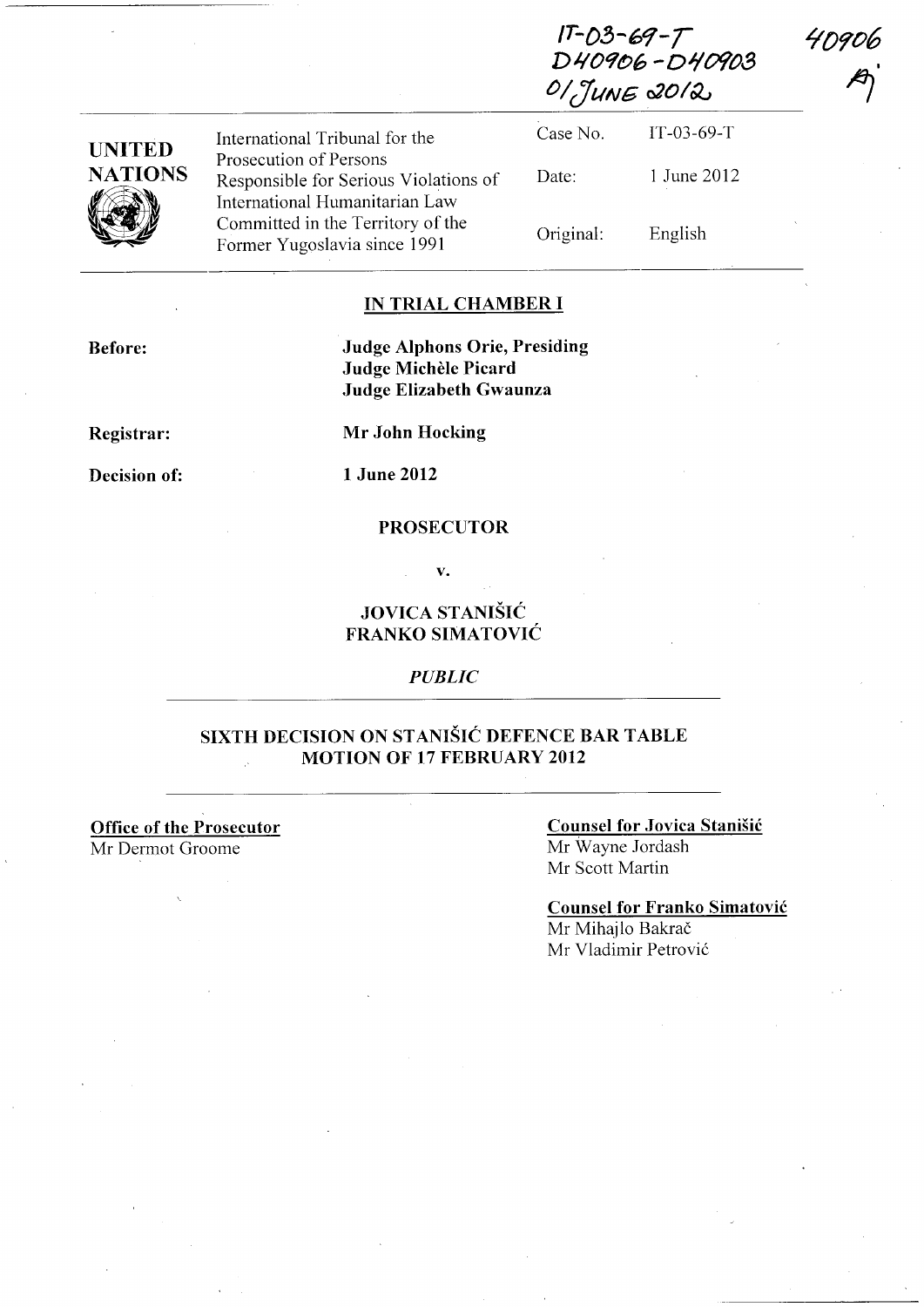# **I. PROCEDURAL HISTORY AND SUBMISSIONS OF THE PARTIES**

1. On 17 February 2012, the Stanišić Defence ("Defence") filed the Stanišić Motion for Admission of Documents through the Bar Table, by which it requested the admission into evidence of 674 documents from the bar table ("Motion").<sup>1</sup> On 23 March 2012, the Prosecution filed a response to the Motion ("Response").<sup>2</sup> The Simatović Defence did not respond to the Motion.

2. On 23 May 2012, the Chamber issued the First Decision on the Defence Bar Table Motion of 17 February 2012 ("First Decision"). The Chamber recalls and refers to the procedural history and submissions of the parties as set out in the First Decision.<sup>3</sup>

3. On 31 May 2012, the Chamber sent an informal communication to the Parties seeking information regarding documents bearing Rule 65 *ter* nos lD00380, ID00379, ID00372, ID01893, ID00373, ID00370, lD00374, ID00375, ID00376 (under seal), and ID00381.

# **11. APPLICABLE LAW**

4. The Chamber recalls and refers to the applicable law as set out in the First Decision.<sup>4</sup>

# **Ill. DISCUSSION**

5. The present decision relates to the "General Work Reports of the DB", which is the first category of documents listed in the First Bar Table Chart and contains documents bearing Rule 65 *ter* nos lD00380, ID00379, lD00372, ID01893, ID00373, ID00370, lD00374, lD00375, ID00376 (under seal), ID00381, IDOl 115, lD01138, lDOll22 (under seal), IDOl126, IDOl19 (D130 MFI), 1D01113, 1D01128, 1D01136, and 1D01132.<sup>5</sup>

 $\,$   $\,$   $\,$ Stanisic Motion for Admission of Documents through the Bar Table, with Confidential Annexes A, B, and C, 17 February 2012.

Prosecution Response to Stanisic Motion and Additional Motion for Admission of Documents into Evidence through the Bar Table, with Confidential Annexes A and B, 23 March 2012.

<sup>3</sup> First Decision, paras 1-8.

 $\overline{4}$ First Decision, paras 9-10.

Motion, Annex A, pp. 1-26; Response, Annex A, pp. 2-30.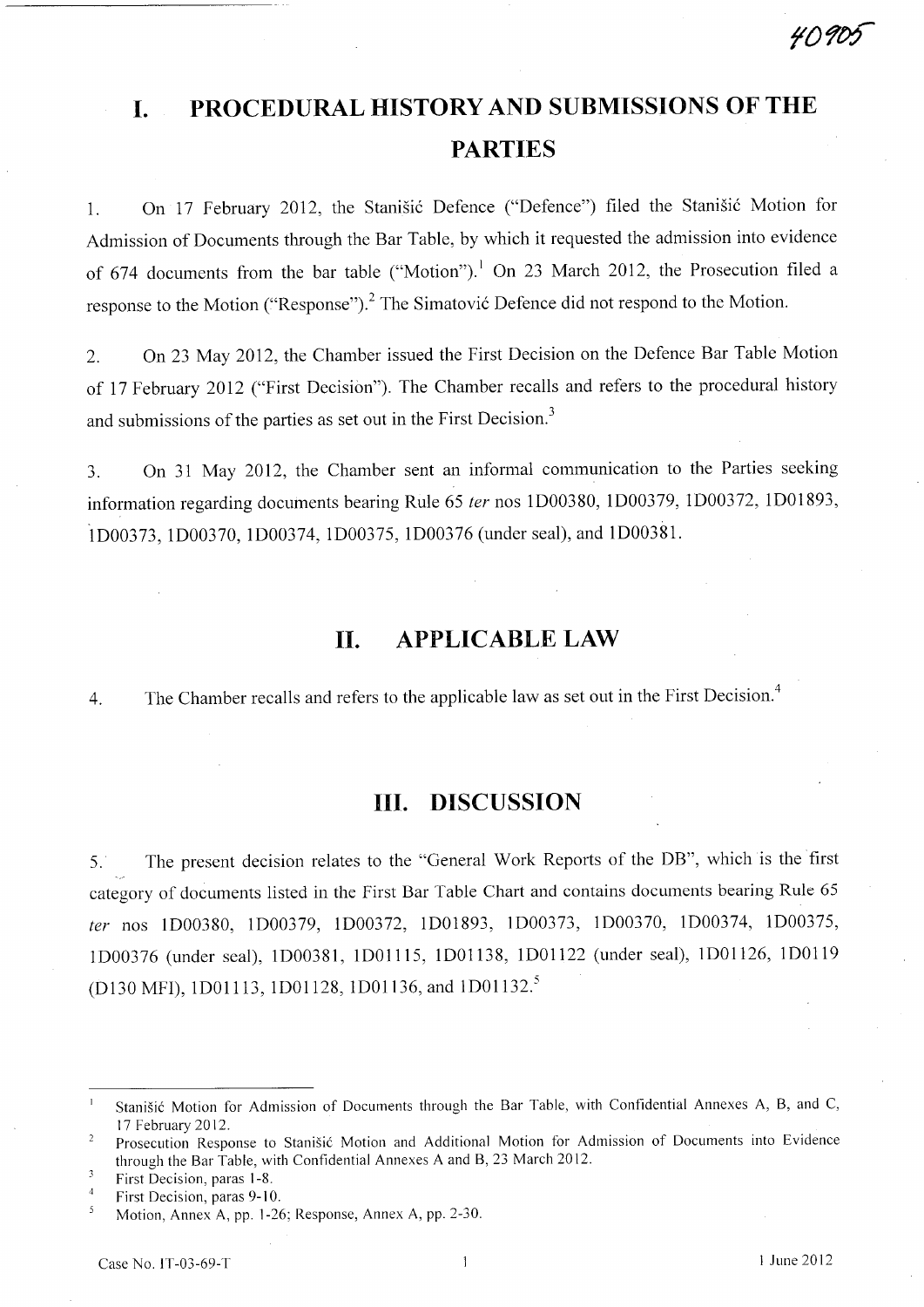6. The Chamber notes that the Prosecution does not object to documents bearing Rule 65 *ter*  nos IDOII15, IDOI138, IDOI122 (under seal), ID01126, lDOI19 (D130 MFI), IDOll13, ID01128, lDOl136, and·IDOlI32. 6 The Chamber finds that the Defence has demonstrated, with sufficient clarity and specificity, where and how each of the above documents fits into its case. For each document the Defence has adequately identified its contents, why in their view it is relevant, and to which aspect of its case the document relates to.<sup>7</sup> Furthermore, the Defence has explained how the documents as a whole are relevant to its case.<sup>8</sup> The Chamber deems that these documents meet the standard for admission set out in Rule 89 (C) of the Tribunal's Rules of Procedure and Evidence and therefore allows their admission into evidence from the bar table.

7. However, the Chamber notes that the Defence is introducing a number of these documents in order to show a *negative,* i.e. that something did not occur because the document makes no reference to it. When such documents are tendered from the bar table, if viewed in isolation and without context provided by a tendering witness, there is a risk that less weight will ultimately be ascribed to them by the Chamber. In order to properly determine the weight of documents for which a negative inference is sought, the Chamber encourages the Defence, by providing clear references to these documents in its final brief, to elaborate on the conclusions, if any, it invites the Chamber to draw from them (collectively and/or individually), including, if appropriate, an explanation of how they refute the Prosecution evidence regarding the same issues.

# **IV. DISPOSITION**

8. For the foregoing reasons, the Chamber **GRANTS** the Motion in relation to these 19 "General Work Reports of the DB" discussed in this decision, in part, and

- (i) **ADMITS** into evidence documents bearing Rule 65 *ter* nos IDOllI5, lD01138, lDOI122 (under seal), 1 D01126, ID0119 (D130 MFI), IDOI113, ID01128, IDOI136, and ID01132;
- (ii) **REQUESTS** the Registry to assign exhibit numbers to the documents admitted and inform the parties and the Chamber of the number so assigned;

<sup>6</sup> Motion, Annex A, pp. 17-26.

 $\overline{7}$ Motion, Annex A, pp. 1-26.

 $\overline{\mathbf{x}}$ Motion, Annex A, p. I.